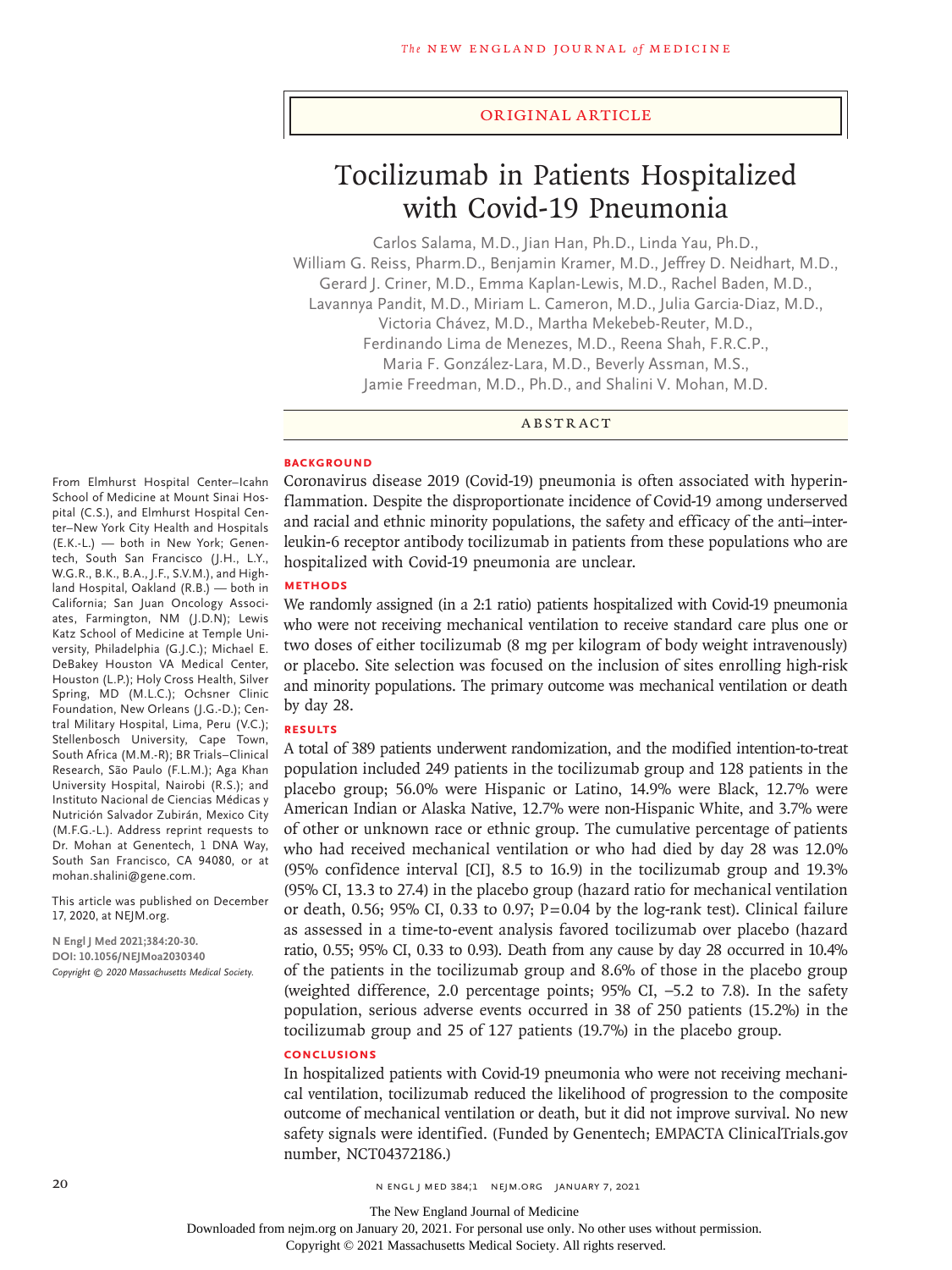CORONAVIRUS DISEASE 2019 (COVID-19)<br>emerged in China in December 2019 and<br>rapidly led to a public health emergency.<sup>1,2</sup><br>In severe and critical cases of Covid-19, which emerged in China in December 2019 and rapidly led to a public health emergency.<sup>1,2</sup> In severe and critical cases of Covid-19, which occur in 14% and 5% of patients, respectively, Covid-19–associated pneumonia can lead to acute respiratory distress syndrome.<sup>3,4</sup> Respiratory failure is among the leading causes of death in patients with Covid-19.5,6

Patients hospitalized with Covid-19 pneumonia often receive invasive mechanical ventilation, and mortality is increased among these patients, especially among those older than 65 years of age.<sup>7,8</sup> The mainstay of treatment for patients with Covid-19 pneumonia is symptomatic and supportive<sup>9</sup>; remdesivir is the only approved treatment in the United States, and dexamethasone is the only therapy that has been shown to reduce mortality thus far.10

Therapies for Covid-19 pneumonia are especially needed for underserved and racial and ethnic minority populations, who are disproportionately affected by the pandemic.11-19 According to the Centers for Disease Control and Prevention Covid-19–Associated Hospitalization Surveillance Network, as of November 30, 2020, the rate ratio for hospitalization for Covid-19 in the United States (i.e., the number of residents in a defined area with a positive severe acute respiratory syndrome coronavirus 2 [SARS-CoV-2] laboratory test who were hospitalized divided by the overall population within that area) was 3.7 times as high among non-Hispanic Black persons, 4.1 times as high among Hispanic or Latino persons, and 4.0 times as high among non-Hispanic American Indian or Alaska Native persons as among non-Hispanic White persons.<sup>12</sup> This is also a global issue; among 17 million patients in England, all the patients from non-White racial and ethnic groups had a higher risk of Covid-19–related death than White patients.13 Greater inclusion of minorities and underserved populations in clinical trials of Covid-19 therapies is needed; these populations are often not a focus of trial recruitment and have been underrepresented in Covid-19 trials.20

Covid-19 may be associated with a dysregulated immune response and hyperinflammation, which can lead to or exacerbate acute respiratory distress syndrome and multiorgan failure.<sup>4,21,22</sup> Higher levels of interleukin-6 have been positively correlated with cases of critical and severe Covid-19, whereas lower levels of interleukin-6

have been correlated with mild disease<sup>23,24</sup>; in addition, elevated levels of interleukin-6 have been found to be predictive of the likelihood of mechanical ventilation.25 Tocilizumab, an anti– interleukin-6 receptor monoclonal antibody, has been approved for the treatment of multiple inflammatory diseases $26,27$  and appeared to improve outcomes in patients with Covid-19 pneumonia in observational studies in the United States and globally.28-30 However, randomized trials of tocilizumab have shown mixed results in patients with varying degrees of Covid-19 disease severity as well as in populations with various background standards of care.<sup>31-34</sup>

In EMPACTA (Evaluating Minority Patients with Actemra), a global, phase 3 clinical trial, we investigated the safety and efficacy of tocilizumab in hospitalized patients with Covid-19 pneumonia who were not receiving mechanical ventilation. The enrollment of patients from high-risk and racial and ethnic minority populations was emphasized.

#### METHODS

#### **Trial Design and Oversight**

We conducted this randomized, double-blind, placebo-controlled, phase 3 trial to evaluate the safety and efficacy of tocilizumab in hospitalized patients with Covid-19 pneumonia who were not receiving mechanical ventilation. Global trial sites enrolling high-risk and minority populations were included to enhance the understanding of the clinical profile of tocilizumab in these patients and to allow access to underserved and minority populations, which are not commonly represented in clinical trials. Details on site selection are provided in the Methods section of the Supplementary Appendix, available with the full text of this article at NEJM.org.

Patients who were 18 years of age or older (with no upper age limit) and who were hospitalized with Covid-19 pneumonia that had been confirmed by a positive polymerase-chain-reaction test and radiographic imaging were eligible for enrollment. Patients had a blood oxygen saturation below 94% while breathing ambient air but were excluded if they were receiving continuous positive airway pressure, bilevel positive airway pressure, or mechanical ventilation. The patients received standard care according to local practice, which could include antiviral treatment, the limited use of systemic glucocorticoids (recommend-

The New England Journal of Medicine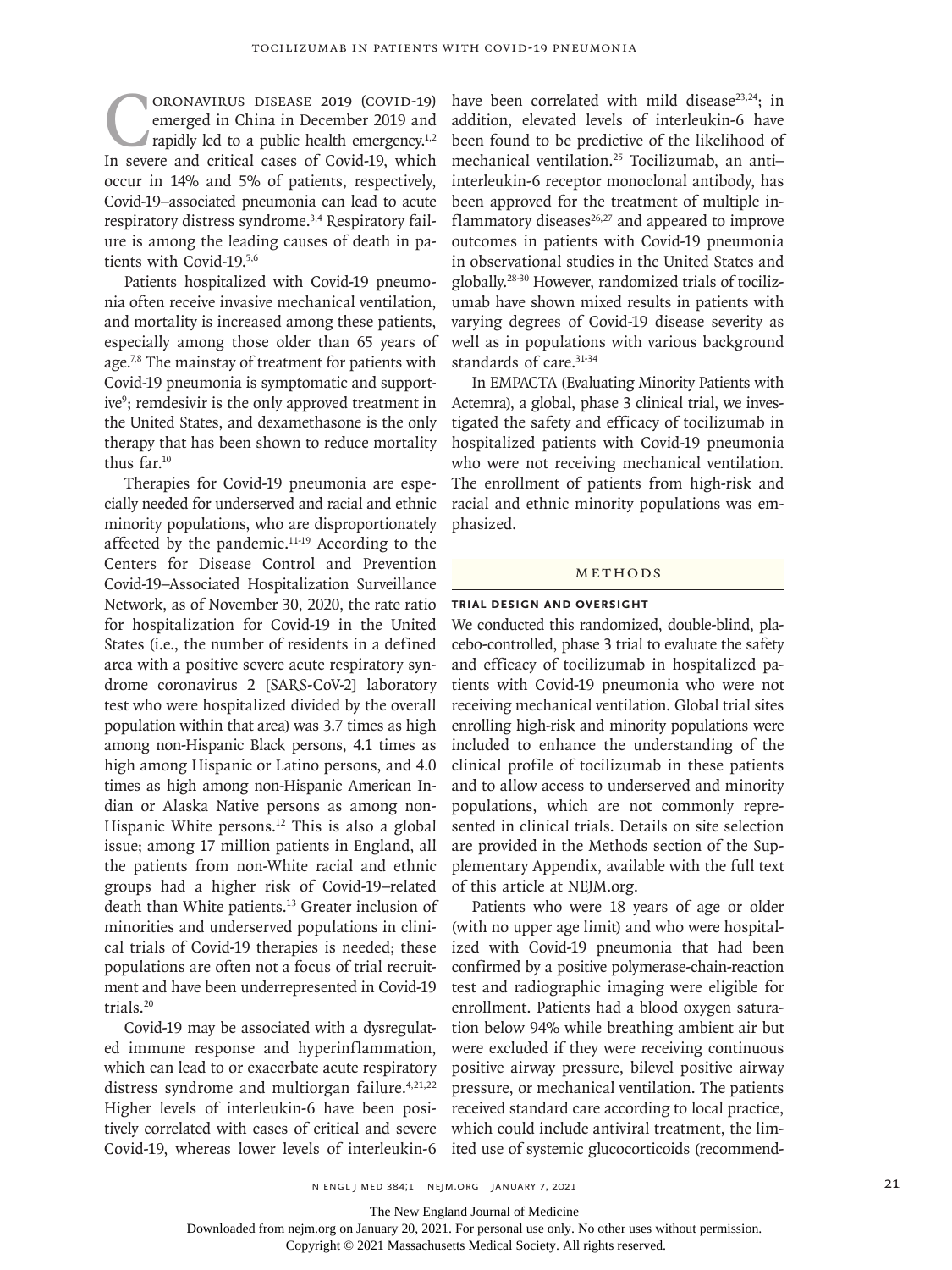ed dose, ≤1 mg per kilogram of body weight of infusion could be administered 8 to 24 hours afmethylprednisolone or equivalent), and supportive care. Patients were excluded if progression of the illness to death was imminent and inevitable within 24 hours, as determined by the treating physician, or if they had active tuberculosis or suspected active bacterial, fungal, or viral infection (other than SARS-CoV-2 infection or wellcontrolled human immunodeficiency virus infection). Patients with coexisting conditions were not excluded unless the investigator determined that the condition would preclude safe participation in the trial.

Each patient or the patient's legally authorized representative provided written or witnessed oral informed consent. The trial was conducted in accordance with the International Conference on Harmonisation E6 guidelines for Good Clinical Practice and the Declaration of Helsinki or local regulations, whichever afforded greater patient protection. This trial was approved by all the trial sites through the central Advarra Institutional Review Board, the Western Institutional Review Board, or a local institutional review board; in addition, the trial was approved at some sites by local ethics committees. Institutional review boards or ethics committees approved the protocol (available at NEJM.org) in each participating country. The sponsor designed the trial, conducted it according to the protocol, collected the data, and performed analyses; a contract research organization paid by the sponsor managed and monitored the trial under the direction and supervision of the sponsor. All the authors vouch for the accuracy and completeness of the data and for the fidelity of the trial to the protocol. All drafts of the manuscript were prepared by the authors with editorial and writing assistance funded by the sponsor.

Using permuted-block randomization and an interactive voice- or Web-response system, we randomly assigned the patients, in a 2:1 ratio, to receive standard care plus one or two doses of either intravenous tocilizumab (8 mg per kilogram of body weight, to a maximum of 800 mg per dose) or placebo. The randomization was stratified according to country (the United States, Mexico, Kenya, South Africa, Peru, or Brazil) and age (≤60 or >60 years). Details of trial blinding are provided in the Supplementary Appendix. If a patient's clinical signs or symptoms worsened or did not improve (i.e., if the patient had a sustained fever or worsening status as assessed with the use of a seven-category ordinal scale), an additional

ter the first one.

Efficacy was evaluated by day 28, and patients were followed for a total of 60 days. Patients who were discharged before day 28 were considered to have completed the trial and were followed weekly up to day 28, with a safety follow-up visit conducted by day 60.

# **Outcome Measures**

The primary efficacy outcome was mechanical ventilation (invasive mechanical ventilation or extracorporeal membrane oxygenation) or death by day 28. In addition to the evaluation of the primary efficacy outcome, the results of the primary efficacy analysis were evaluated according to age, race or ethnic group, geographic region, glucocorticoid use, antiviral use, and the number of doses of tocilizumab or placebo received.

The key secondary efficacy outcomes that were evaluated over the 28-day period were the time to hospital discharge or readiness for discharge as assessed with the use of a seven-category ordinal scale (with categories ranging from 1 to 7 and higher categories indicating a worse condition) (Table S1 in the Supplementary Appendix); the time to at least a two-category improvement in clinical status relative to baseline on the sevencategory ordinal scale (for patients in category 2 at baseline, those with a clinical status of category 1 were considered to have met the threshold); the time to clinical failure (the time to death, mechanical ventilation, admission to an intensive care unit [ICU] [or, in patients who were already in the ICU at trial enrollment, worsening by two categories from baseline on the seven-category ordinal scale], or withdrawal [whichever occurred first]); and death.

The incidence and severity of adverse events were evaluated. These events were determined according to the National Cancer Institute Common Terminology Criteria for Adverse Events, version 5.0.

# **Statistical Analysis**

The modified intention-to-treat population consisted of all patients who underwent randomization and received either tocilizumab or placebo. We estimated that the assignment of 379 patients with 2:1 randomization would provide at least 80% power to detect a between-group difference of 15 percentage points in the primary outcome with the use of a log-rank test, assum-

The New England Journal of Medicine

Downloaded from nejm.org on January 20, 2021. For personal use only. No other uses without permission.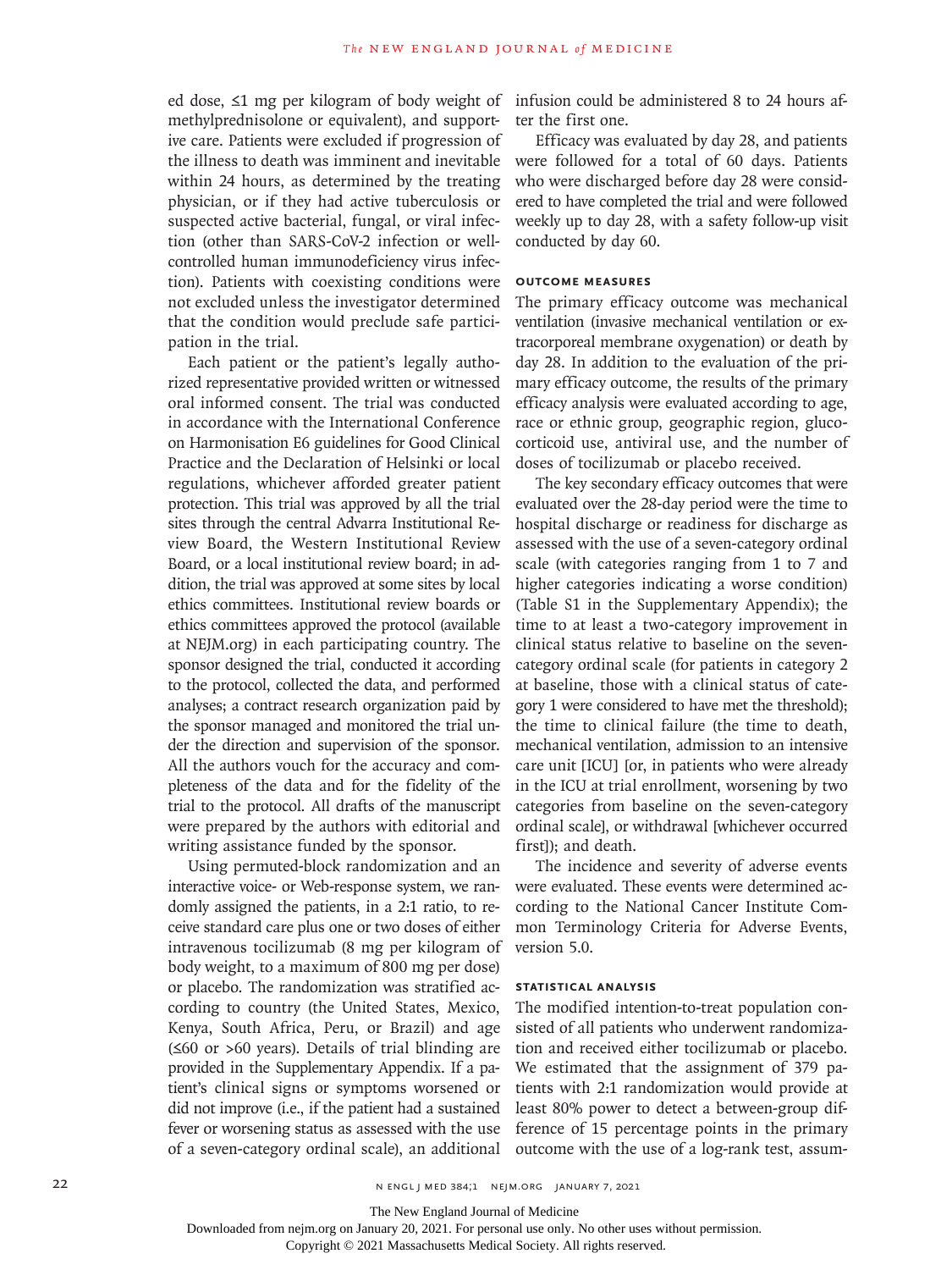ing a cumulative event rate (death or mechanical ventilation) of 25% in the tocilizumab group and 40% in the placebo group. Efficacy analyses were performed in the modified intention-to-treat population, with patients grouped according to treatment assignment. Analyses were stratified according to age group  $(≤60$  or >60 years).

The primary outcome was estimated with the Kaplan–Meier method, and cumulative incidence curves were compared between the two groups with the stratified log-rank test. The stratified Cox proportional-hazards model was used to estimate the hazard ratio (for tocilizumab as compared with placebo) and 95% confidence interval. In this analysis, data on patients who survived and did not receive mechanical ventilation on or before day 28 were censored at the last follow-up date or day 28, whichever occurred first.

The primary and key secondary outcomes were evaluated in a hierarchical manner to control the overall trial-wide type I error rate at the 5% significance level. If the primary outcome reached significance at the two-sided 5% significance level, the key secondary outcomes were tested in the following predefined order: time to hospital discharge or readiness for discharge, time to improvement in clinical status, time to clinical failure, and death.

Time-to-event secondary outcomes were compared between the two groups with the use of the Kaplan–Meier approach. Deaths were censored at day 28 in the analysis of time to hospital discharge or readiness for charge and time to improvement in clinical status. Data on patients who discontinued the trial before hospital discharge or readiness for discharge or before improvement in clinical status were censored on the date of the last ordinal-scale assessment. In the analysis of the time to clinical failure, data on patients who did not have clinical failure on or before day 28 were censored at the last contact date or day 28, whichever occurred first. The Cochran–Mantel–Haenszel test, with adjustment for age, was used to assess the between-group difference in mortality by day 28. The reported 95% confidence intervals were not adjusted for multiplicity and cannot be used to assess effects. Sensitivity analyses of the time to hospital discharge and time to improvement in clinical status, with death treated as a competing risk, were performed. Information regarding source data verification and subgroup analyses is provided in the Supplementary Appendix.

Safety was assessed in all the patients who received either tocilizumab or placebo; patients were grouped according to the actual agent received. An interim safety review was performed by an internal monitoring committee.

#### **RESULTS**

## **Patients**

Overall, 389 patients from six countries underwent randomization; 1 patient underwent randomization in error, and 377 patients received either tocilizumab or placebo (Fig. 1 and Table S2). In the modified intention-to-treat population, 249 patients were assigned to receive tocilizumab plus standard care and 128 were assigned to receive placebo plus standard care; the safety population included 250 and 127 patients, respectively, because 1 patient who was assigned to receive placebo received tocilizumab and 11 patients did not receive tocilizumab or placebo. Information on exposure to tocilizumab or placebo is provided in Table S3. Overall, 225 patients (90.4%) completed the trial in the tocilizumab group and 115 (89.8%) completed the trial in the placebo group; excluding those who died, no patients in the tocilizumab group and 2 patients in the placebo group (1.6%) discontinued the trial before day 28. The median follow-up time was 60 days in both groups.

The baseline demographic and disease characteristics were generally balanced in the two groups (Table 1 and Table S4). In the tocilizumab and placebo groups, 60.2% and 57.0% of the patients were men, respectively, and the mean (±SD) age was 56.0±14.3 years and 55.6±14.9 years, respectively. In the tocilizumab and placebo groups, 143 patients (57.4%) and 68 patients (53.1%), respectively, were Hispanic or Latino, 35 (14.1%) and 21 (16.4%) were Black, and 33 (13.3%) and 15 (11.7%) were American Indian or Alaska Native. In the 7 days before the trial or during the trial, 200 patients in the tocilizumab group (80.3%) and 112 patients in the placebo group (87.5%) received systemic glucocorticoids and 196 (78.7%) and 101 (78.9%), respectively, received antiviral treatment (Table S5); 55.4% and 67.2% of the patients received dexamethasone, and 52.6% and 58.6% received remdesivir (Table S6).

#### **Primary Efficacy Outcome**

The cumulative percentage of patients who had received mechanical ventilation or who had died

The New England Journal of Medicine

Downloaded from nejm.org on January 20, 2021. For personal use only. No other uses without permission.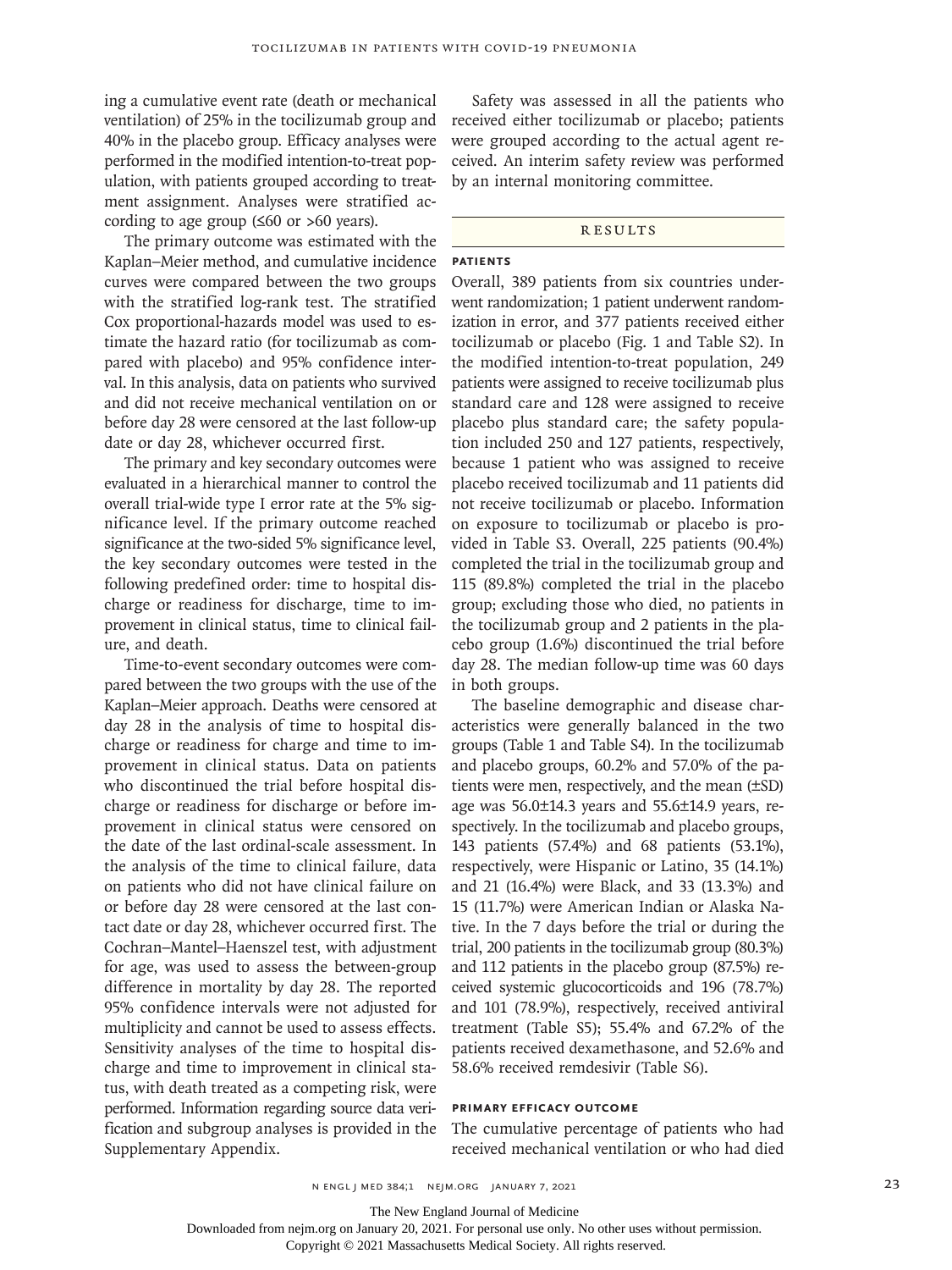

The New England Journal of Medicine

Downloaded from nejm.org on January 20, 2021. For personal use only. No other uses without permission.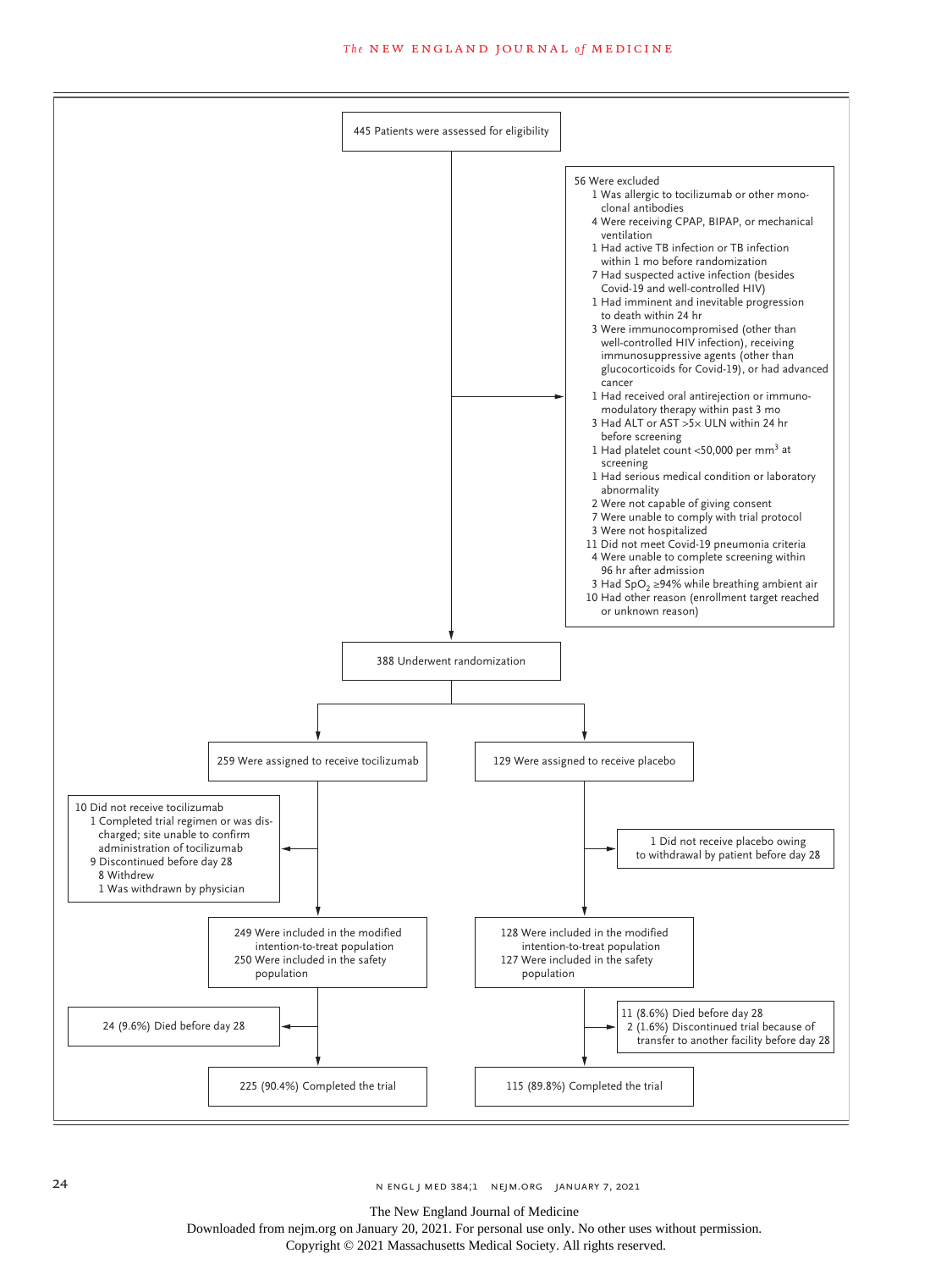#### **Figure 1 (facing page). Enrollment, Randomization, and Follow-up.**

The modified intention-to-treat population included all the patients who underwent randomization and received tocilizumab or placebo. Patients may have been excluded for more than one reason. A total of 389 patients underwent randomization, and 388 patients had data that could be evaluated. (One patient underwent randomization before local institutional review board approval of the trial site. This patient did not receive tocilizumab or placebo, and no further data were collected.) One patient who was randomly assigned to the placebo group received tocilizumab and was included in the tocilizumab group in the safety population. The 2 patients who had another reason for discontinuation of placebo were transferred to other facilities. Patients who completed day 28 of the trial before discharge or were discharged before day 28 were considered to have completed the trial. Percentages shown are for the modified intention-to-treat population. ALT denotes alanine aminotransferase, AST aspartate aminotransferase, BIPAP bilevel positive airway pressure, CPAP continuous positive airway pressure, HIV human immunodeficiency virus,  $SpO<sub>2</sub>$  oxygen saturation as measured by pulse oximetry, TB tuberculosis, and ULN the upper limit of the normal range.

by day 28 was significantly lower in the tocilizumab group (12.0%; 95% confidence interval [CI], 8.5 to 16.9) than in the placebo group (19.3%; 95% CI, 13.3 to 27.4) (hazard ratio, 0.56; 95% CI, 0.33 to 0.97;  $P = 0.04$  by the log-rank test). Results are shown in Table 2 and Figure 2.

## **Secondary Outcomes**

The median time to hospital discharge or readiness for discharge over the 28-day period was 6.0 days (95% CI, 6.0 to 7.0) in the tocilizumab group and 7.5 days (95% CI, 7.0 to 9.0) in the placebo group (hazard ratio, 1.16; 95% CI, 0.91 to 1.48) (Table 2 and Fig. S1). The results were similar when death was treated as a competing risk (hazard ratio, 1.14; 95% CI, 0.92 to 1.42) (Table S7 and Fig. S2). The median time to improvement in clinical status as assessed with the seven-category ordinal scale over the 28-day period was 6.0 days (95% CI, 6.0 to 7.0) with tocilizumab and 7.0 days (95% CI, 6.0 to 9.0) with placebo (hazard ratio, 1.15; 95% CI, 0.90 to 1.48) (Table 2 and Fig. S3). The results were similar when death was treated as a competing risk (hazard ratio, 1.14; 95% CI, 0.92 to 1.41) (Table S8 and Fig. S4). The median time to clinical failure over the 28-day period could not be estimated in either group (hazard ratio, 0.55; 95% CI, 0.33 to 0.93) (Table 2 and Fig. S5). Mortality by day 28 was 10.4% (95% CI, 7.2 to 14.9) in the tocilizumab group and 8.6% (95% CI, 4.9 to 14.7) in the placebo group (weighted difference, 2.0 percentage points; 95% CI, –5.2 to 7.8) (Table 2).

# **Exploratory Outcomes**

The results of the primary efficacy analysis according to race or ethnic group were consistent with the results in the modified intention-to-treat population. The results of additional subgroup analyses are provided in Figure S6.

## **Safety**

The data cutoff date was September 30, 2020. Overall, adverse events through day 60 were reported in 50.8% of 250 patients in the tocilizumab group and 52.8% of 127 patients in the placebo group, and serious adverse events were reported in 15.2% and 19.7%, respectively (Table 3 and Table S9). Death occurred in 29 patients (11.6%) in the tocilizumab group and 15 patients (11.8%) in the placebo group (Table 3 and Table S10); no systematic pattern in deaths that occurred before as compared with after mechanical ventilation was noted (Fig S7). Through day 60, a total of 16 serious infections were observed in 13 patients who received tocilizumab (5.2%) and 11 serious infections were observed in 9 patients who received placebo (7.1%). Through day 28, a total of 8 of 250 patients (3.2%) in the tocilizumab group and 6 of 127 patients (4.7%) in the placebo group had progression of illness to category 6 on the sevencategory ordinal scale.

### Discussion

Our phase 3 trial of tocilizumab in hospitalized patients with Covid-19 pneumonia who were not receiving mechanical ventilation emphasized the enrollment of patients from high-risk and racial and ethnic minority groups. These patients are disproportionately affected by Covid-19 and are often underrepresented in clinical trials.11-20 Overall, more than 25% of the patients were older than 65 years of age, more than 75% had at least one coexisting condition, and more than 80% were in a minority racial or ethnic group.

This trial showed that the likelihood of progression to mechanical ventilation or death by day 28 was significantly lower among patients who received tocilizumab plus standard care than

The New England Journal of Medicine

Downloaded from nejm.org on January 20, 2021. For personal use only. No other uses without permission.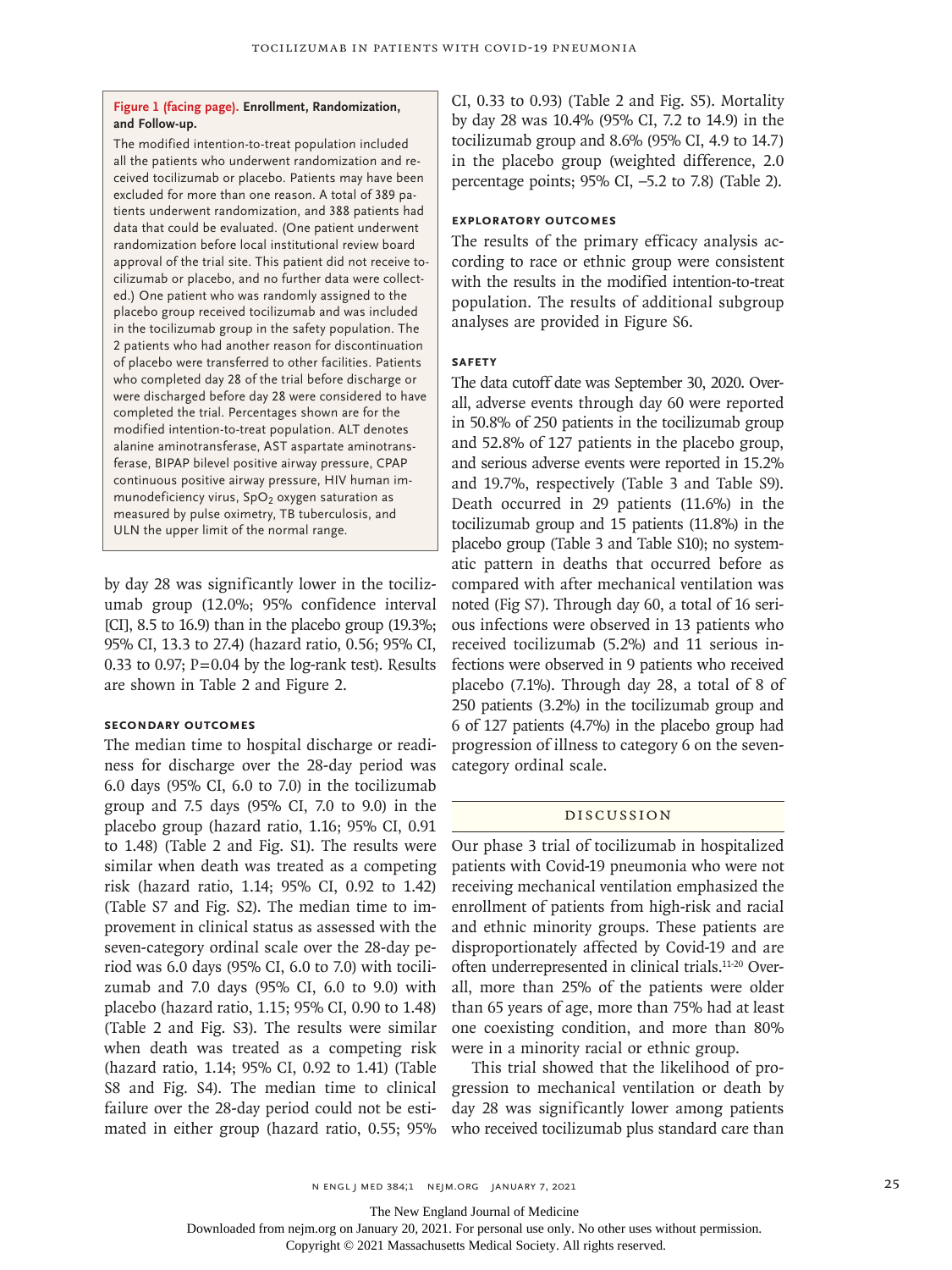| Table 1. Characteristics of the Patients at Baseline in the Modified Intention-to-Treat Population.* |                                 |                                   |                                    |  |  |  |  |
|------------------------------------------------------------------------------------------------------|---------------------------------|-----------------------------------|------------------------------------|--|--|--|--|
| Characteristic                                                                                       | Tocilizumab<br>$(N = 249)$      | Placebo<br>$(N = 128)$            | <b>All Patients</b><br>$(N = 377)$ |  |  |  |  |
| Male sex - no. $(%)$                                                                                 | 150(60.2)                       | 73 (57.0)                         | 223 (59.2)                         |  |  |  |  |
| Age                                                                                                  |                                 |                                   |                                    |  |  |  |  |
| $Mean - yr$                                                                                          | $56.0 \pm 14.3$                 | $55.6 \pm 14.9$                   | $55.9 \pm 14.4$                    |  |  |  |  |
| Distribution - no. (%)                                                                               |                                 |                                   |                                    |  |  |  |  |
| $≤60$ yr                                                                                             | 151(60.6)                       | 76 (59.4)                         | 227(60.2)                          |  |  |  |  |
| $>60$ yr                                                                                             | 98 (39.4)                       | 52 (40.6)                         | 150 (39.8)                         |  |  |  |  |
| BMI个                                                                                                 | $32.0 \pm 7.9$                  | $33.1 \pm 7.2$                    | $32.4 \pm 7.6$                     |  |  |  |  |
| Race or ethnic group - no. (%) ±                                                                     |                                 |                                   |                                    |  |  |  |  |
| Hispanic or Latino                                                                                   | 143(57.4)                       | 68 (53.1)                         | 211(56.0)                          |  |  |  |  |
| American Indian or Alaska Native                                                                     | 33(13.3)                        | 15(11.7)                          | 48 (12.7)                          |  |  |  |  |
| <b>Black</b>                                                                                         | 35(14.1)                        | 21(16.4)                          | 56 (14.9)                          |  |  |  |  |
| Non-Hispanic White                                                                                   | 28(11.2)                        | 20(15.6)                          | 48 (12.7)                          |  |  |  |  |
| Unknown or other                                                                                     | 10(4.0)                         | 4(3.1)                            | 14(3.7)                            |  |  |  |  |
| Country group - no. (%)                                                                              |                                 |                                   |                                    |  |  |  |  |
| <b>United States</b>                                                                                 | 201(80.7)                       | 103(80.5)                         | 304 (80.6)                         |  |  |  |  |
| Mexico, Kenya, South Africa, Peru, and Brazil                                                        | 48 (19.3)                       | 25(19.5)                          | 73 (19.4)                          |  |  |  |  |
| Category on seven-category ordinal scale for<br>clinical status - no. $(\%)$                         |                                 |                                   |                                    |  |  |  |  |
| 2                                                                                                    | 24(9.6)                         | 11(8.6)                           | 35(9.3)                            |  |  |  |  |
| $\overline{3}$                                                                                       | 161(64.7)                       | 81(63.3)                          | 242 (64.2)                         |  |  |  |  |
| 4                                                                                                    | 64 (25.7)                       | 36(28.1)                          | 100(26.5)                          |  |  |  |  |
| Median laboratory values (range)                                                                     |                                 |                                   |                                    |  |  |  |  |
| C-reactive protein level - mg/liter                                                                  | 124.50<br>$(2.5 - 2099.0)$      | 143.40<br>$(9.0 - 3776.0)$        | 136.10<br>$(2.5 - 3776.0)$         |  |  |  |  |
| D-Dimer level $-\mu$ g/ml FEU                                                                        | 1.60<br>$(0.2 - 8873.0)$        | 1.21<br>$(0.2 - 10, 384.0)$       | 1.50<br>$(0.2 - 10, 384.0)$        |  |  |  |  |
| Ferritin level - pmol/liter                                                                          | 1401.34<br>$(29.2 - 38, 482.1)$ | 1353.14<br>$(110.1 - 122, 328.9)$ | 1395.39<br>$(29.2 - 122, 328.9)$   |  |  |  |  |

\* Plus–minus values are means ±SD. Percentages may not total 100 because of rounding. FEU denotes fibrinogen equivalent units.

† The body-mass index (BMI) is the weight in kilograms divided by the square of the height in meters.

‡ Race or ethnic group was reported by the patients.

§ Categories on the seven-category ordinal scale range from 1 to 7, with higher categories indicating a worse condition. Category 1 indicates that the patient was discharged (or ready for discharge as evidenced by normal body temperature and respiratory rate, as well as stable oxygen saturation while breathing ambient air or ≤2 liters of supplemental oxygen); 2, hospitalized in a non–intensive care unit (ICU) hospital ward (or ready for a hospital ward) and not receiving supplemental oxygen; 3, hospitalized in a non–ICU hospital ward (or ready for a hospital ward) and receiving supplemental oxygen; 4, hospitalized in an ICU or a non–ICU hospital ward and receiving noninvasive ventilation or high-flow oxygen; 5, hospitalized in an ICU and receiving intubation and mechanical ventilation; 6, hospitalized in an ICU and receiving extracorporeal membrane oxygenation or mechanical ventilation and additional organ support; and 7, died.

among those who received placebo plus standard care. When death from any cause alone was evaluated as a secondary outcome, no benefit with respect to mortality was observed. One hypothesis is that patients who had progression to mechanical ventilation after receiving tocilizumab may way to address this question further. The medi-

compose a subgroup of patients with more se-an time to hospital discharge up to day 28 was vere disease and therefore a higher risk of death; this hypothesis is supported by the fact that a larger percentage of patients in the placebo group than in the tocilizumab group died without receiving mechanical ventilation. Studies are under

The New England Journal of Medicine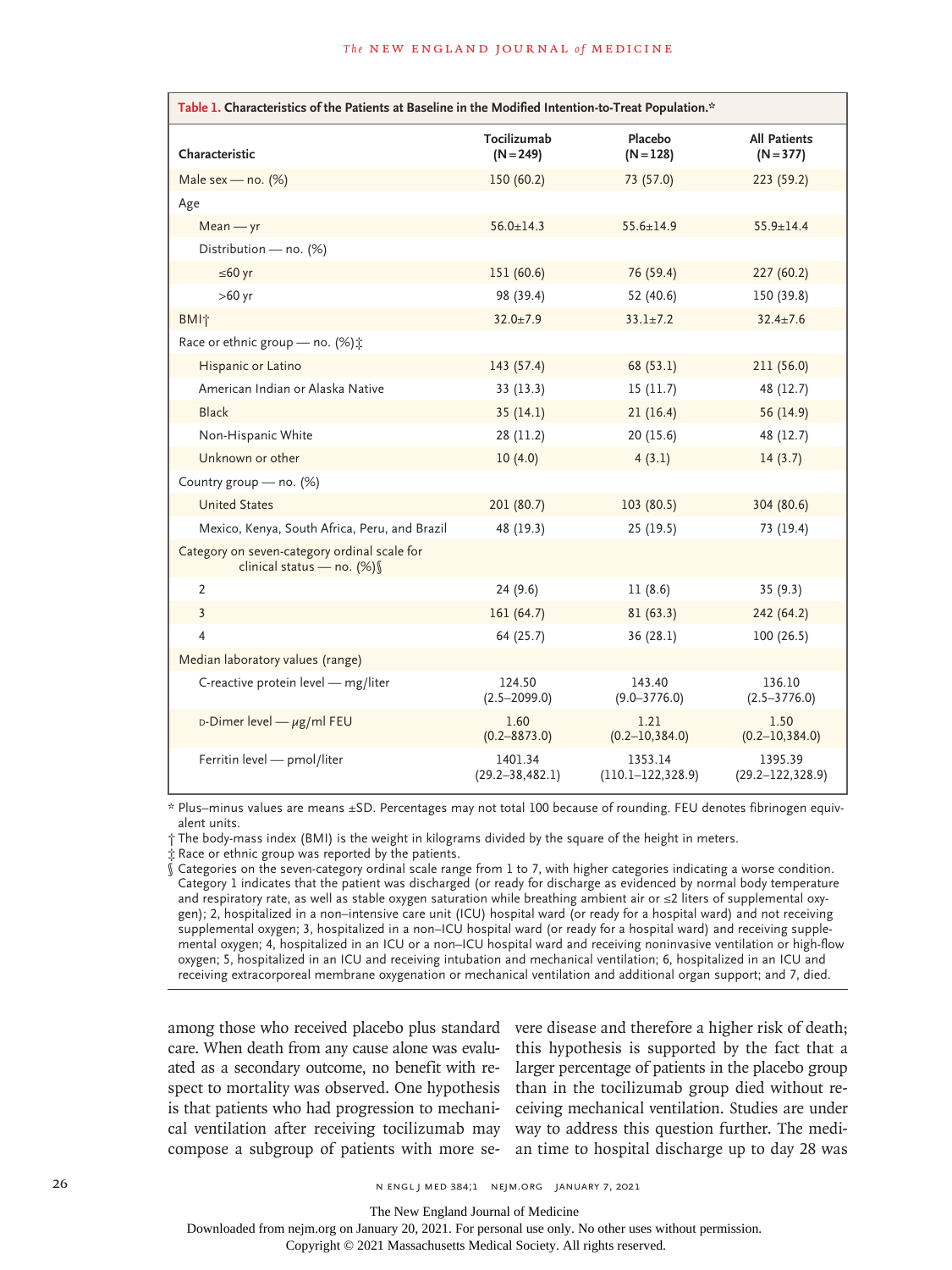| Table 2. Primary and Key Secondary Efficacy Outcomes by Day 28 in the Modified Intention-to-Treat Population.* |                               |                        |                                 |                                        |         |  |  |  |
|----------------------------------------------------------------------------------------------------------------|-------------------------------|------------------------|---------------------------------|----------------------------------------|---------|--|--|--|
| Outcome                                                                                                        | Tocilizumab<br>$(N = 249)$    | Placebo<br>$(N = 128)$ | <b>Hazard Ratio</b><br>(95% CI) | <b>Weighted Difference</b><br>(95% CI) | P Value |  |  |  |
| Primary outcome: mechanical ventilation<br>or death $-$ % (95% CI) $\pm$                                       | 12.0 $(8.5 \text{ to } 16.9)$ | 19.3 (13.3 to 27.4)    | 0.56 (0.33 to 0.97)             | <b>NA</b>                              | 0.04    |  |  |  |
| Secondary outcomes                                                                                             |                               |                        |                                 |                                        |         |  |  |  |
| Median time to hospital discharge or<br>readiness for discharge (95% CI)<br>$-\frac{days}{1}$                  | 6.0 (6.0 to 7.0)              | 7.5 (7.0 to 9.0)       | 1.16 $(0.91 \text{ to } 1.48)$  | <b>NA</b>                              |         |  |  |  |
| Median time to improvement in<br>clinical status (95% CI) — days                                               | 6.0 (6.0 to 7.0)              | 7.0 (6.0 to 9.0)       | 1.15 $(0.90 \text{ to } 1.48)$  | <b>NA</b>                              |         |  |  |  |
| Median time to clinical failure<br>$(95\%$ CI) — days                                                          | <b>NE</b>                     | <b>NE</b>              | $0.55$ (0.33 to 0.93)           | <b>NA</b>                              |         |  |  |  |
| Death — no. $(% [95% CI])$                                                                                     | 26 (10.4 [7.2 to 14.9])       | 11 (8.6 [4.9 to 14.7]) | <b>NA</b>                       | 2.0 (-5.2 to 7.8) **                   |         |  |  |  |

\* NA denotes not applicable, and NE could not be estimated.

† The P value was calculated with the log-rank test. Significance testing was performed hierarchically to control the trial-wide type I error rate at a 5% significance level.

‡ The cumulative percentages of patients were estimated with the Kaplan–Meier method and compared with the use of the stratified logrank test with age group (≤60 or >60 years) as a stratification factor. The stratified Cox proportional-hazards model with age group (≤60 or >60 years) as a stratification factor was used to estimate the hazard ratio and 95% confidence interval.

The median time to a secondary outcome event was estimated with the Kaplan–Meier approach.

¶ Improvement in clinical status was determined with the use of the seven-category ordinal scale.

The Wilson method was used to estimate the 95% confidence interval for the observed proportion. The Cochran–Mantel–Haenszel weighting approach with age group (≤60 years or >60 years) as the stratification factor was used to calculate the weighted difference in percentages. The Newcombe method was used to estimate the 95% confidence interval for the weighted difference. Deaths by day 28 included all deaths reported from ordinal-scale scoring, adverse events reporting, and public death records during the hospital stay and after hospital discharge. \*\* The weighted difference is expressed as percentage points.

1.5 days shorter in the tocilizumab group than in the placebo group, but there was an overlapping range.

Health care disparities among patients with Covid-19 are a critical issue because studies continue to show that racial and ethnic minority populations are disproportionately affected by the Covid-19 pandemic.<sup>11-19</sup> The role of race and ethnic group in the clinical course of Covid-19 is complex and not fully understood; social determinants of health, socioeconomic factors, and historical and structural inequities may play a role but do not completely explain the observations, and further research is needed. $14,16,19,35$  To directly address the discrepancy between the overrepresentation of racial and ethnic minorities with Covid-19 disease and the underrepresentation of these minorities in Covid-19 trials,<sup>20</sup> we gave priority to sites that provided care to underserved and minority populations while we continued to enroll all eligible patients. As a result, 84% of the patients in the trial were Hispanic or Latino, Black, or American Indian or Alaska Native. Although the analysis was exploratory, the primary efficacy outcomes assessed according to race or ethnic group were consistent with the outcomes in the overall patient population.

Prevention of progression to mechanical ventilation, which may greatly alter patient outcomes and the availability of health care resources, is critical for potential therapies for Covid-19. In an observational study involving 10,021 patients who were hospitalized with Covid-19, 17% received mechanical ventilation and in-hospital mortality was higher among these patients than among those who did not receive mechanical ventilation  $(53\% \text{ vs. } 16\%).$ <sup>8</sup> In addition to clinical decision making, a key factor that determines whether patients will receive mechanical ventilation is resource availability. The critical shortage of ventilators that has occurred globally during the pandemic has underscored the need for therapies that conserve this limited resource<sup>36</sup>; this is a particular concern in Africa.37 Decreasing the proportion of patients who receive mechanical ventilation could help to reduce the burden on critical care services, reduce direct health care costs, and ensure the availability of ventilators for the most critically ill patients.38

The efficacy of tocilizumab in patients with Covid-19 has been examined in other randomized trials. The randomized, placebo-controlled COVACTA31 and Boston Area COVID-19 Consortium (BACC) Bay Tocilizumab<sup>34</sup> trials included pa-

The New England Journal of Medicine

Downloaded from nejm.org on January 20, 2021. For personal use only. No other uses without permission.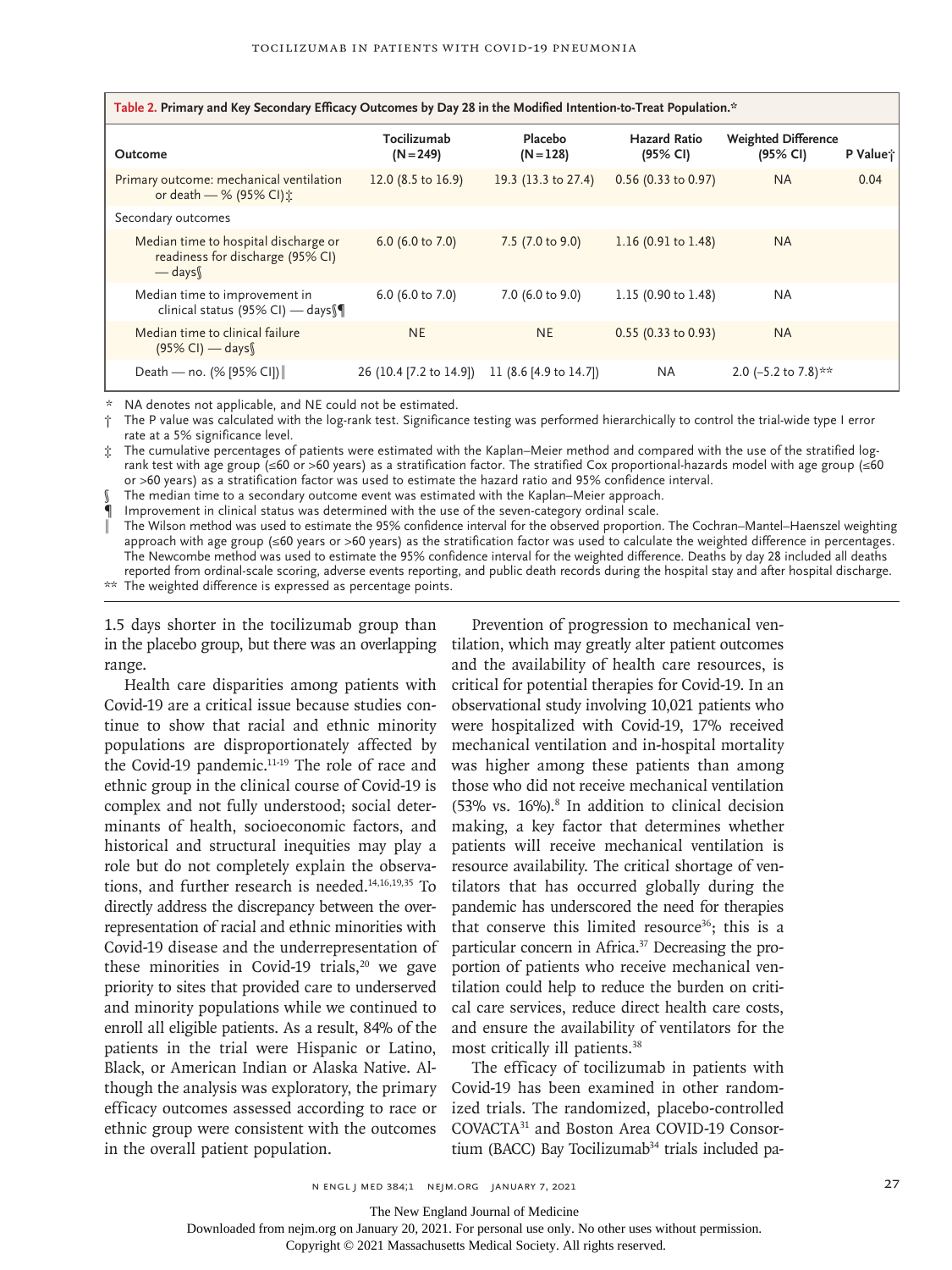

with the use of the stratified log-rank test. The stratified Cox proportional-hazards model was used to estimate the hazard ratio and 95% confidence interval. Data on patients who did not receive mechanical ventilation or who died

tients with a different disease severity at baseline than that in the EMPACTA trial. The COVACTA trial included patients with disease that ranged from moderate hypoxia to invasive mechanical ventilation at baseline, whereas the EMPACTA trial enrolled patients who were not receiving mechanical ventilation at baseline and were at an earlier disease stage.31 The BACC Bay Tocilizumab Trial also included patients who were not receiving mechanical ventilation at baseline; however, 96% of the patients had baseline categories of 2 or 3 on the seven-category ordinal scale, whereas in the EMPACTA trial, 26.5% of the patients had a baseline category of 4 on this scale.<sup>34</sup>

As compared with patients in the COVACTA, BACC Bay Tocilizumab, RCT-TCZ-COVID-19, and CORIMUNO-TOCI-1 trials,31-34 more than 50% of the patients in the EMPACTA trial received concomitant glucocorticoid or antiviral agents; these agents have become the mainstay of standard care for patients with Covid-19.<sup>39</sup> Although these treatments were not used uniformly and patients may not have received a full treatment course, our results reflect the most up-to-date standard of care, especially considering the approval of remdesivir in the United States. Glucocorticoid and antiviral use was generally balanced in the two

benefit of tocilizumab with respect to a lower incidence of progression to mechanical ventilation. In the COVACTA trial, the median time to hospital discharge was 20 days in the tocilizumab group and 28 days in the placebo group, whereas in the EMPACTA trial, the median time was 6.0 and 7.5 days, respectively.31 Patients had more severe illness or had different coexisting conditions at baseline in the COVACTA trial than in the EMPACTA trial, different proportions of patients received concomitant therapy in the two trials, and standards of care have improved since the COVACTA trial.

The criteria for one of two efficacy outcomes — survival without invasive or noninvasive mechanical ventilation by day 14 — were met in the CORIMUNO-TOCI-1 trial, but mortality at day 28 was not different between the tocilizumab and placebo groups.33 The COVACTA, BACC Bay Tocilizumab, and RCT-TCZ-COVID-19 trials did not meet the criteria for their efficacy outcomes, and tocilizumab was not associated with a mortality benefit at day 28 in either the COVACTA trial or the BACC Bay Tocilizumab trial.<sup>31,32,34</sup> Our trial also did not show a significant between-group difference in mortality.

groups, and our trial showed the added clinical who are most likely to benefit from tocilizumab The results of our trial suggest that patients

The New England Journal of Medicine

Downloaded from nejm.org on January 20, 2021. For personal use only. No other uses without permission.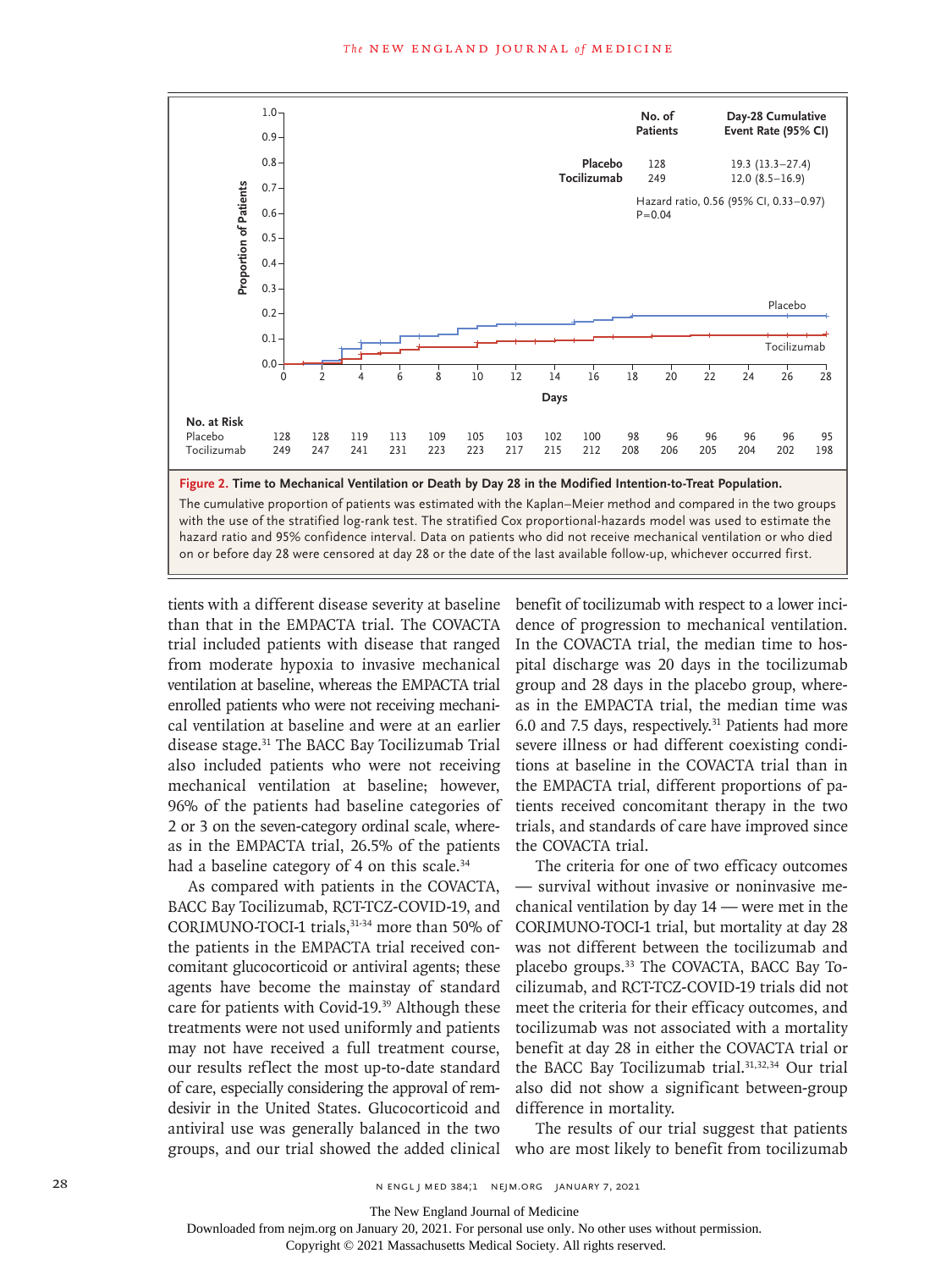| Table 3. Adverse Events through Day 60 in the Safety Population.*                    |                            |                        |                                    |  |  |  |  |
|--------------------------------------------------------------------------------------|----------------------------|------------------------|------------------------------------|--|--|--|--|
| Variable                                                                             | Tocilizumab<br>$(N = 250)$ | Placebo<br>$(N = 127)$ | <b>All Patients</b><br>$(N = 377)$ |  |  |  |  |
| Total adverse events - no.                                                           | 357                        | 187                    | 544                                |  |  |  |  |
| Patients with $\geq 1$ adverse event — no. (%)                                       | 127 (50.8)                 | 67 (52.8)              | 194 (51.5)                         |  |  |  |  |
| Total deaths - no. (%)                                                               | 29(11.6)                   | 15(11.8)               | 44 (11.7)                          |  |  |  |  |
| Withdrawal from trial because of adverse event - no. (%)                             | 0                          | 0                      | 0                                  |  |  |  |  |
| Patients with $\geq 1$ adverse event — no. (%)                                       |                            |                        |                                    |  |  |  |  |
| Event with fatal outcome                                                             | 28 (11.2)                  | 13(10.2)               | 41 (10.9)                          |  |  |  |  |
| Serious event                                                                        | 38 (15.2)                  | 25(19.7)               | 63(16.7)                           |  |  |  |  |
| Event leading to withdrawal from trial, excluding serious events leading<br>to death | $\Omega$                   | $\mathbf{0}$           | 0                                  |  |  |  |  |
| Event leading to dose modification or interruption                                   | $\mathbf{0}$               | $\mathbf{0}$           | $\mathbf{0}$                       |  |  |  |  |
| Event related to tocilizumab or placebo, as determined by the investigator           | 3(1.2)                     | 0                      | 3(0.8)                             |  |  |  |  |
| Event leading to withdrawal from trial, excluding events leading to death            | $\mathbf 0$                | $\Omega$               | $\mathbf{0}$                       |  |  |  |  |
| Event leading to dose modification or interruption                                   | 1(0.4)                     | $\mathbf{0}$           | 1(0.3)                             |  |  |  |  |
| Event related to tocilizumab or placebo, as determined by the investigator           | 32(12.8)                   | 5(3.9)                 | 37(9.8)                            |  |  |  |  |
| Event leading to discontinuation of trial regimen                                    | $\Omega$                   | 0                      | 0                                  |  |  |  |  |
| Event leading to dose modification or interruption                                   | $\Omega$                   | $\Omega$               | $\mathbf{0}$                       |  |  |  |  |
| Grade 3 to 5 event, at greatest intensity                                            | 46 (18.4)                  | 31(24.4)               | 77 (20.4)                          |  |  |  |  |
| Infection                                                                            | 25(10.0)                   | 16(12.6)               | 41 (10.9)                          |  |  |  |  |
| Serious infection                                                                    | 13(5.2)                    | 9(7.1)                 | 22(5.8)                            |  |  |  |  |
| Total no. of events                                                                  | 16                         | 11                     | 27                                 |  |  |  |  |
| Events with incidence of >1% in either group $-$ no. (%)                             |                            |                        |                                    |  |  |  |  |
| Septic shock                                                                         | 5(2.0)                     | 3(2.4)                 | 8(2.1)                             |  |  |  |  |
| Covid-19 pneumonia                                                                   | 2(0.8)                     | 3(2.4)                 | 5(1.3)                             |  |  |  |  |
| Pneumonia, not otherwise specified                                                   | $\mathbf 0$                | 3(2.4)                 | 3(0.8)                             |  |  |  |  |
| Bacterial pneumonia                                                                  | $\Omega$                   | 2(1.6)                 | 2(0.5)                             |  |  |  |  |

\* The incidence and severity of adverse events was determined according to the National Cancer Institute Common Terminology Criteria for Adverse Events, version 5.0.

have moderate or severe disease (i.e., they have tients with Covid-19 pneumonia who were not hypoxia but are not yet receiving mechanical ventilation) and that tocilizumab may add to the potential benefit of antiviral treatment and glucocorticoids. In this trial, 55.4% of the patients in the tocilizumab group and 67.2% of those in the placebo group received concomitant dexamethasone, and a greater benefit was observed with tocilizumab than with placebo with respect to the primary outcome. Ongoing trials are under way to provide clarity on the patient subgroups that are most likely to benefit from specific immunomodulatory therapies.

Our trial showed that tocilizumab plus standard care was more efficacious than placebo plus standard care in reducing the likelihood of the composite outcome of progression to mechanical ventilation or death among hospitalized pa-

receiving mechanical ventilation; however, there was no difference in the incidence of death from any cause. This reduction in risk was observed in a group of patients that included underserved populations that are often underrepresented in clinical research. The results of the primary analysis according to race or ethnic group were consistent with the results in the modified intentionto-treat population.

Supported by Genentech.

Disclosure forms provided by the authors are available with the full text of this article at NEJM.org.

A data sharing statement provided by the authors is available with the full text of this article at NEJM.org.

We thank the patients who participated in this trial, the clinical site investigators, and Claire Stedden, Ph.D., and Nicola Gillespie, D.V.M., of Health Interactions for medical writing assistance with an earlier version of the manuscript.

n engl j med 384;1 nejm.org January 7, 2021 29

The New England Journal of Medicine

Downloaded from nejm.org on January 20, 2021. For personal use only. No other uses without permission.